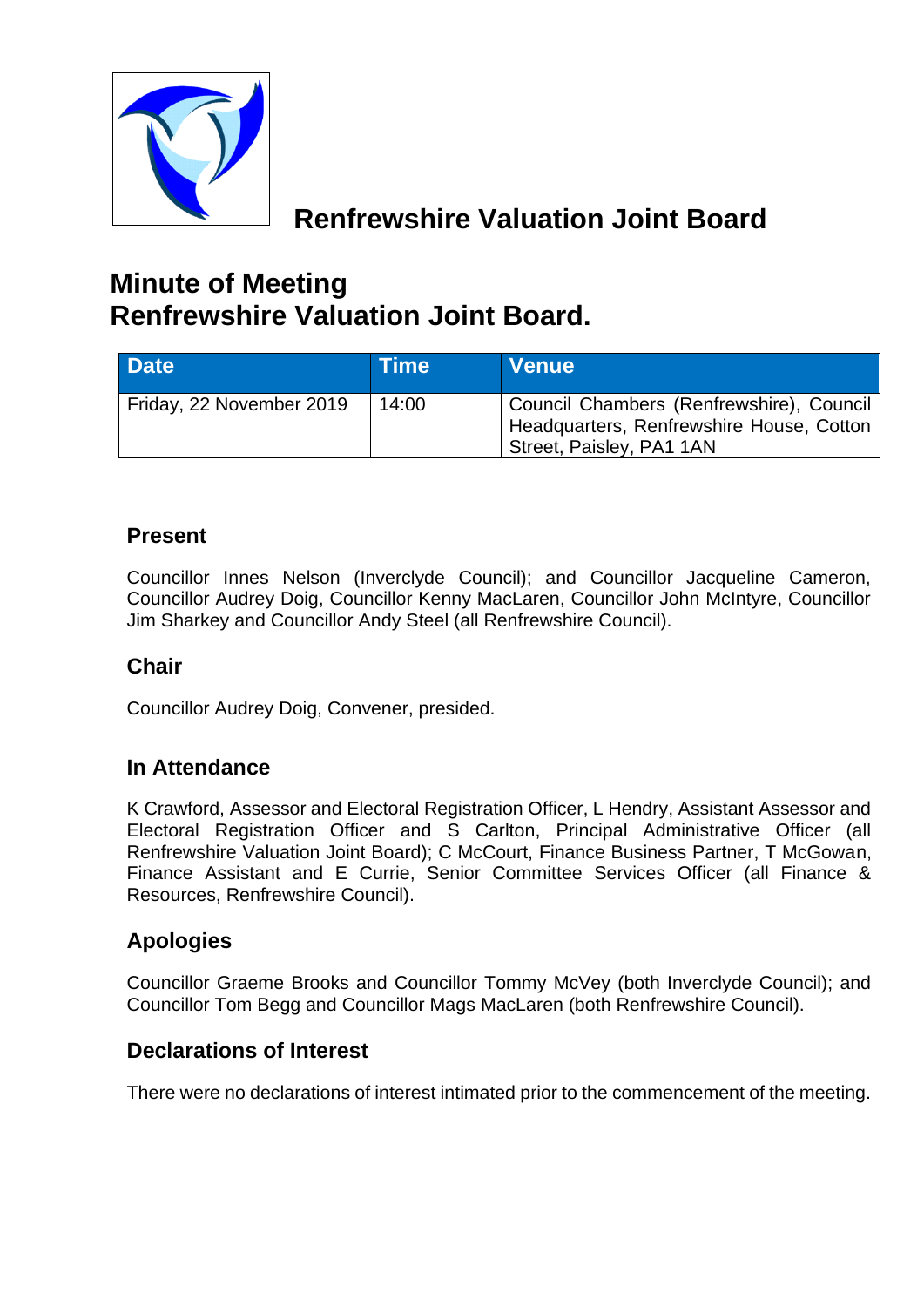#### **1 Minute**

There was submitted the Minute of the meeting of this Joint Board held on 16 August 2019.

**DECIDED:** That the Minute be approved.

#### **2 Revenue Budget Monitoring**

There was submitted a revenue budget monitoring report by the Treasurer in respect of the Joint Board for the period 1 April to 11 October 2019.

The report intimated that gross expenditure was currently £16,000 underspent compared to budget and that gross income was £12,000 over-recovered. There had been no budget adjustments since the start of the financial year, however, the financial schedule reflected updated budget figures that included Barclay funding of £200,000.

It was anticipated that the Joint Board would underspend by £121,000 by the end of the financial year resulting in a temporary contribution to reserves which was expected to be drawn down during 2020/21.

**DECIDED:** That the report be noted.

#### **3 Internal Audit Engagement - Budget Monitoring Arrangements**

There was submitted a report by the Chief Auditor, Renfrewshire Council relative to the audit of the Joint Board's budget monitoring arrangements.

The report intimated that in line with the Public Sector Internal Audit Standards, Internal Audit must communicate the results of each engagement to the Joint Board. The arrangements put in place were that the Chief Auditor would report summaries of completed audit engagements to the Joint Board on the conclusion of each engagement for formal consideration by members in line with best practice.

The summary for the internal audit review of the budget monitoring arrangements completed in September 2019 was appended to the report. The summary detailed the overall assurance rating and the number of recommendations in each risk category.

**DECIDED:** That the summary for the internal audit review of the Joint Board's budget monitoring arrangements, appended to the report, be noted.

#### **4 Summary of Outstanding Internal Audit Recommendations**

There was submitted a report by the Chief Auditor, Renfrewshire Council relative to a summary of outstanding internal audit recommendations.

The report intimated that Internal Audit undertook an annual exercise to ensure that recommendations arising from internal audit engagements had been implemented by management. The Public Sector Internal Audit Standards placed the responsibility for monitoring progress with the Chief Auditor to ensure that management actions had been effectively implemented, or, if not, that senior management had accepted the risk of not taking action.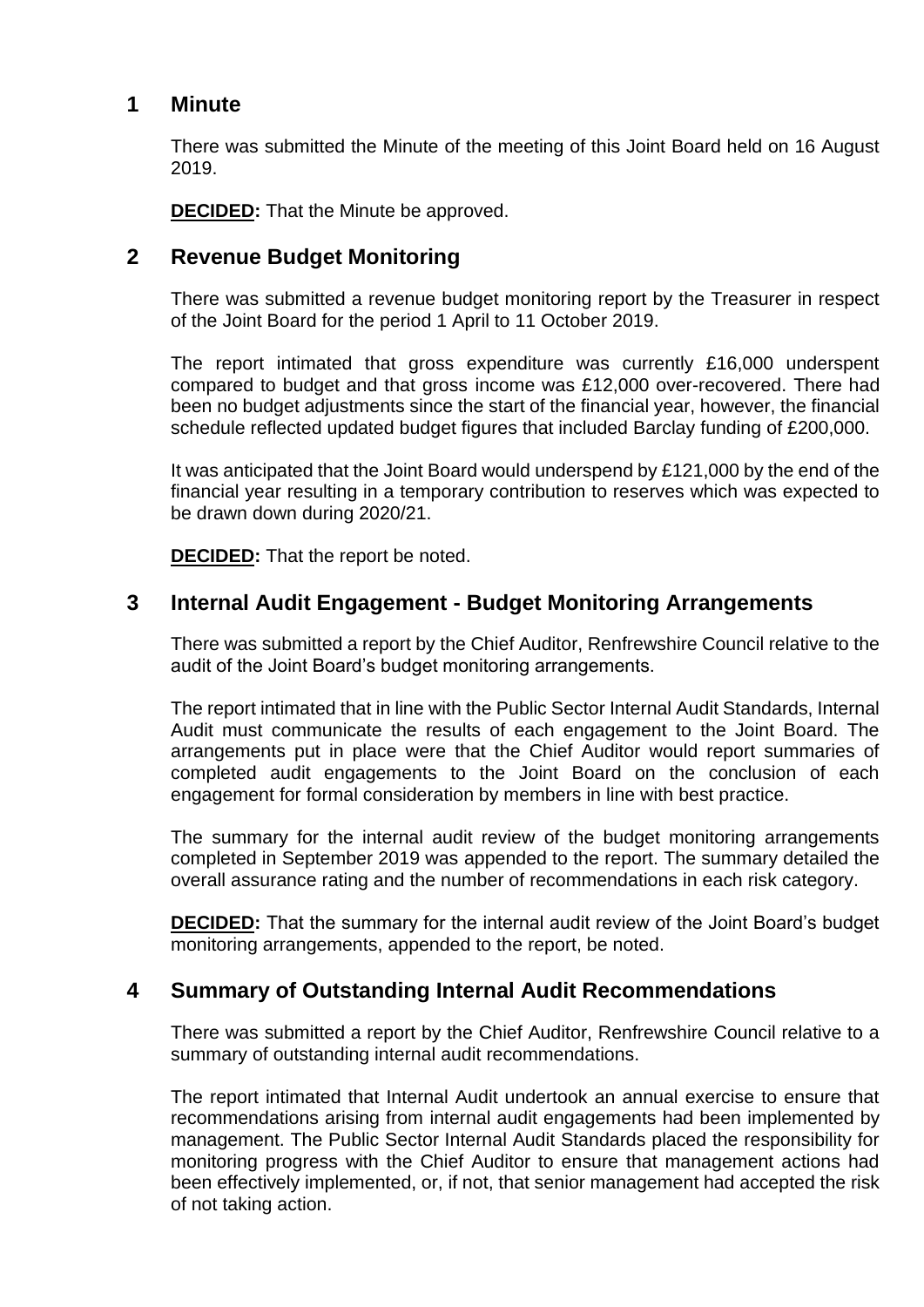The appendix to the report provided the updated position of those critical recommendations that had been followed up during 2019/20 and which had not yet been fully implemented by service management.

**DECIDED:** That the up-to-date position of the outstanding recommendations be noted.

#### **5 Performance Report**

There was submitted a report by the Assistant Assessor and Assistant Electoral Registration Officer providing an update on the current performance and workload issues facing the Joint Board.

The report detailed the performance in Council Tax and non-domestic valuation against set targets. In relation to Council Tax valuation, for the period 1 April to 30 September 2019, it was noted that the addition of new houses to the Valuation List and the deletion of demolished houses remained a priority with the time taken to enter new houses into the Valuation (Council Tax) List exceeding the target of 95% within three months and narrowly missing the target of 99.50% within six months. This slight dip in performance was explained by the loss of two members of the valuation team and the remaining members of the valuation team being heavily involved with the disposal of the 2017 revaluation appeals.

The report also detailed the average number of days taken to add a house in each constituent authority area between 1 April and 30 September 2019 which exceeded the internal target of 38 days and also the number of deletions from the Valuation (Council Tax) List between 1 April and 30 September in 2018 and 2019 by constituent authority area.

The report set out the time taken to make statutory amendments to the Valuation Roll, excluding appeal settlements and amendments to the prescribed entries, between 1 April and 30 September 2019 by constituent authority area, which exceeded the targets of 80% to be actioned within three months and 95% within six months.

**DECIDED:** That the report be noted.

#### **Sederunt**

Councillor Nelson entered the meeting during consideration of the following item of business.

#### **6 Non-domestic Appeals**

There was submitted a report by the Assistant Assessor and Electoral Registration Officer advising on the appeal process and progress on disposal of revaluation appeals and running roll appeals received since the 2017 revaluation.

The report intimated that a five-yearly revaluation process had been introduced by The Valuation and Rating (Scotland) Act 1956 and this required the Assessor and Electoral Registration Officer to value, or revalue, all the lands and heritages in the valuation area. These valuations were totally fresh and need bear no relation to the value applied in the preceding seven years.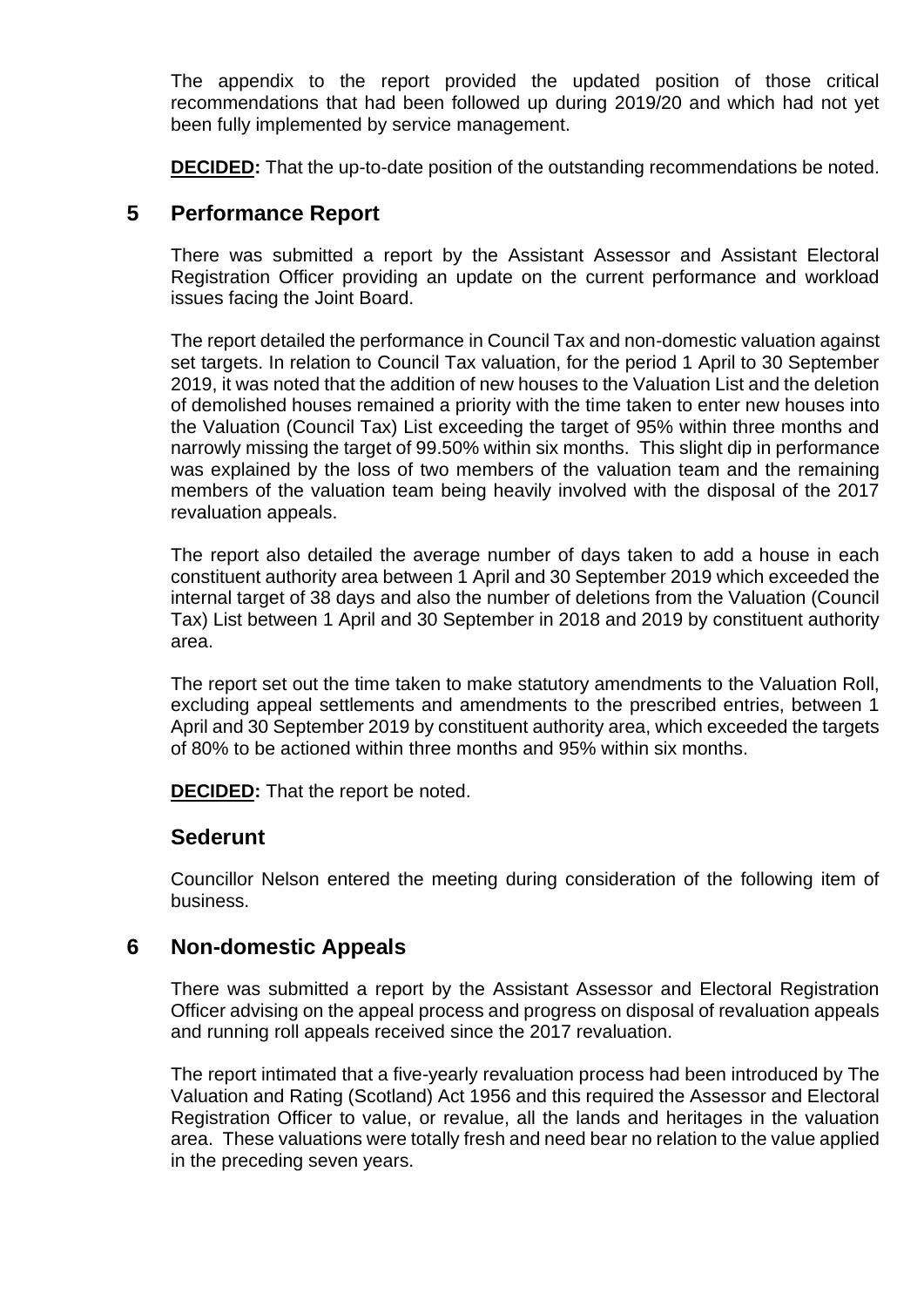The revaluation brought with it a fresh right of appeal which had to be exercised within a six-month period starting from 1 April in the year of the revaluation or within six months of the date of issue of the Valuation Notice, whichever was later. These appeals must be disposed of within time limits prescribed in the Timetable Order which currently stated by the end of the third year following revaluation, this being 31 December 2020.

The report provided information in relation to negotiation of appeals; the Local Valuation Appeal Committee; revaluation appeals; the disposal of 2017 revaluation appeals; the disposal of running roll appeals; and the disposal of other outstanding appeals.

The appendix to the report detailed the number of appeals received, processed, disposed of and outstanding by constituent authority and the Joint Board area as a whole as at 30 September 2019.

**DECIDED:** That the report be noted.

#### **7 Canvass and Electoral Update**

There was submitted a report by the Assistant Assessor and Electoral Registration Officer providing an update on the electoral issues facing the Joint Board.

The report provided information on the migration to a new Electoral Management System (EMS); the annual canvass; and elections.

The Assessor and Electoral Registration Officer advised that, due to human error, a number of electors in the East Renfrewshire Council area had received two poll cards. The Returning Officer for East Renfrewshire Council was aware of this and it was noted that this was a contained incident. Also that a small number of overseas electors had been issued with poll cards in error to their UK address.

The report thanked staff for their continuing hard work and diligence.

**DECIDED:** That the report be noted.

#### **8 Barclay Review Update**

Under reference to item 4 of the Minute of the meeting of this Joint Board held on 16 August 2019, there was submitted a report by the Assessor and Electoral Registration Officer relative to developments and expenditure arising from the Barclay Review.

The report intimated that following final scrutiny, The Non-Domestic Rates (Scotland) Bill would be partially implemented in April 2020. The report provided detail on the six main Barclay recommendations reflected in Bill; recruitment of a Property Assistant and two qualified Surveyors; the IT Valuation System; and the internal Barclay Project Group.

**DECIDED:** That the report be noted.